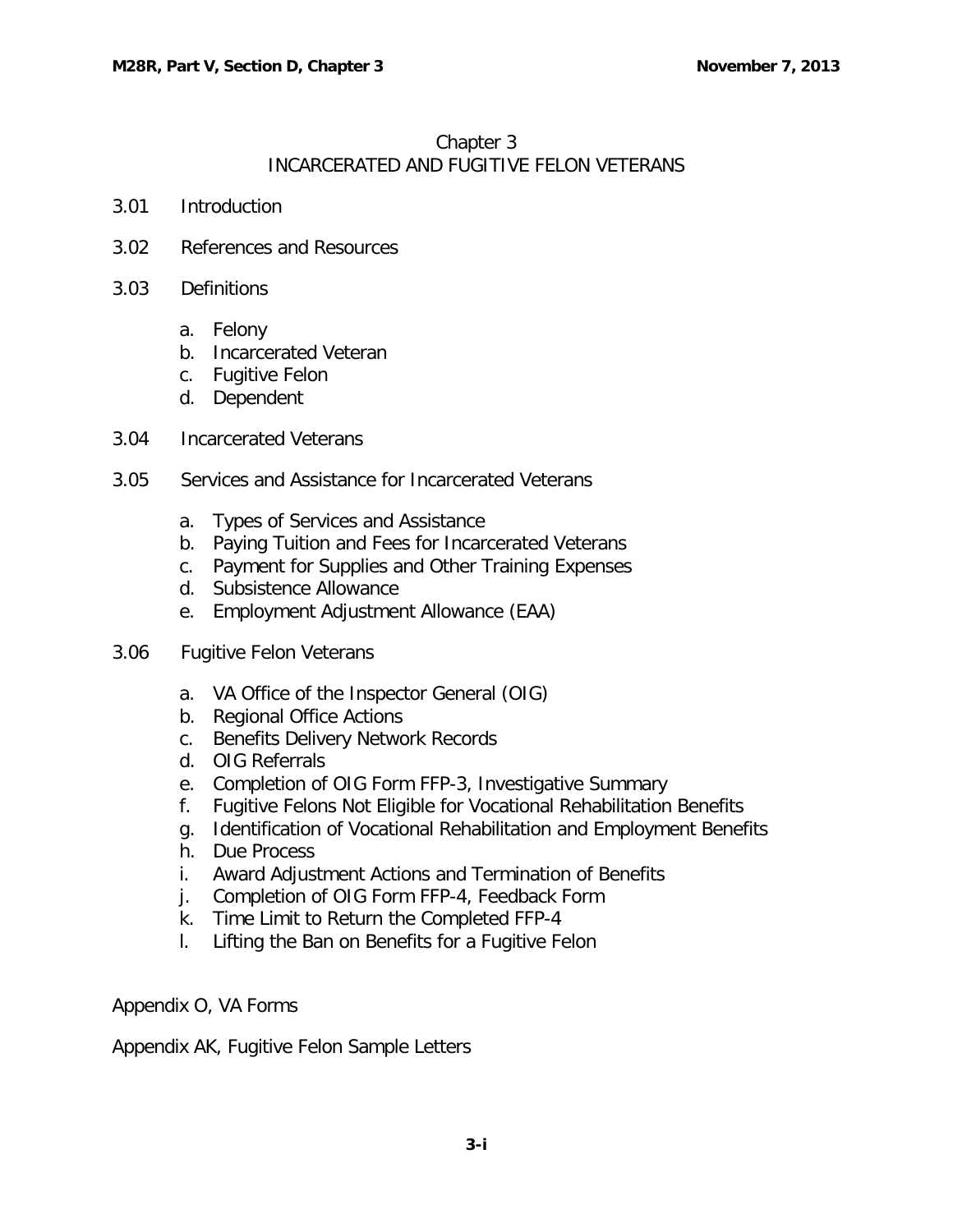### Chapter 3 INCARCERATED AND FUGITIVE FELON VETERANS

#### <span id="page-1-0"></span>3.01 Introduction

When the Vocational Rehabilitation and Employment (VR&E) case manager receives notification that a Veteran is currently incarcerated or is a fugitive felon, the case manager must inform the Veteran and all service providers about benefit changes. Section 505 of Public Law (Pub. L.) 107-103, The Veterans Education and Benefits Expansion Act of 2001, contains the benefit restrictions and provisions of law on fugitive felons. These provisions are designed to assist law enforcement agencies in the apprehension of fugitives, and prevent fugitive felons from receiving Department of Veteran Affairs (VA) benefits. The chapter also contains the statutory and regulatory provisions covering general information about benefit changes for incarcerated Veterans and fugitive felons.

## <span id="page-1-1"></span>3.02 References and Resources

| Laws:           | Pub. L. 107-103, Section 505<br>38 United States Code (U.S.C.) 3108<br>38 U.S.C. 5313B                                                                                                                                                                                                                                                                                                                                                                                                                       |
|-----------------|--------------------------------------------------------------------------------------------------------------------------------------------------------------------------------------------------------------------------------------------------------------------------------------------------------------------------------------------------------------------------------------------------------------------------------------------------------------------------------------------------------------|
| Regulations:    | 38 Code of Federal Regulations (CFR) 3.103<br>38 CFR 21.276<br>38 CFR 21.283<br>38 CFR 21.284(a)(3)<br>38 CFR 21.324(b)<br>38 CFR 21.350<br>38 CFR 21.364                                                                                                                                                                                                                                                                                                                                                    |
| VA Forms (VAF): | Fugitive Felon Program FFP-3, VA Investigative Summary<br>Fugitive Felon Program FFP-4, Feedback Form<br>VAF 119, Report of Contact<br>VAF 5655, Financial Status Report<br>VAF 21-4193, Notice to Department of Veterans Affairs of<br>Veteran or Beneficiary Incarcerated in Penal Institution<br>VAF 28-1900, Disabled Veterans Application for Vocational<br>Rehabilitation<br>VAF 28-1905, Authorization and Certification of Entrance or<br>Reentrance into Rehabilitation and Certification of Status |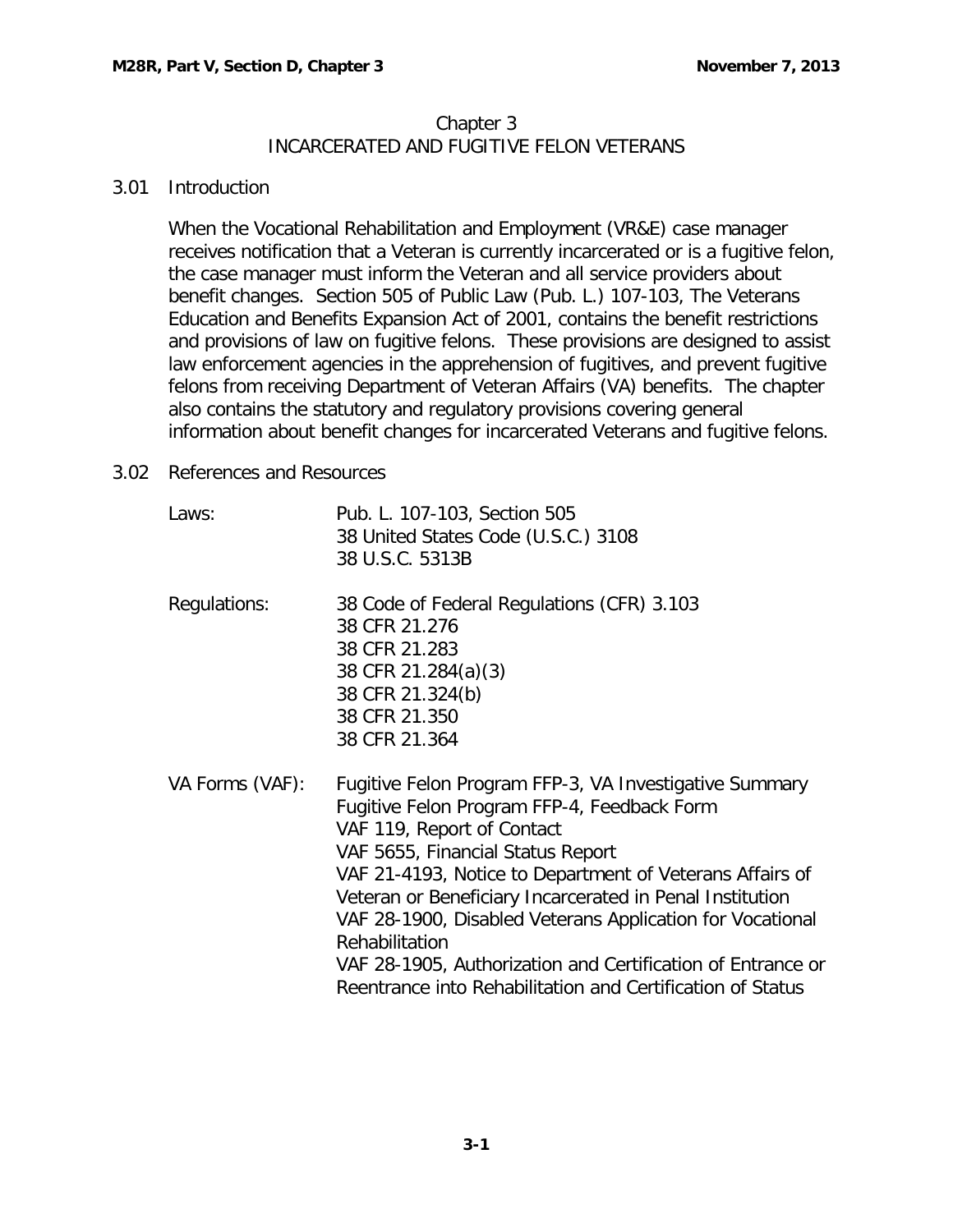### <span id="page-2-1"></span><span id="page-2-0"></span>3.03 Definitions

a. Felony

A felony is defined as a serious crime characterized under federal law and many state statutes as any offense punishable by death or imprisonment in excess of one year.

<span id="page-2-2"></span>b. Incarcerated Veteran

Any Veteran physically residing in a federal, state or local prison, jail, or other penal institution for a felony is defined as incarcerated Veteran.

A Veteran pursuing a rehabilitation program under Chapter 31 while residing in a residential re-entry center (formally known as a halfway house), or participating in a work-release program in connection with the conviction of a felony is not considered an incarcerated Veteran.

<span id="page-2-3"></span>c. Fugitive Felon

A fugitive felon is a person fleeing to avoid prosecution, custody, or confinement for a felony. This term also includes a person who is a fugitive by reason of violating a condition of probation or parole imposed for the commission of a felony. A person who has an outstanding warrant for a felony offense is considered to be a "fugitive felon" whether or not he/she is literally fleeing.

<span id="page-2-4"></span>d. Dependent

For fugitive felons, a dependent includes a spouse, child, surviving spouse of an eligible Veteran or Servicemember or dependent parent of a Veteran.

#### <span id="page-2-5"></span>3.04 Incarcerated Veterans

The Vocational Rehabilitation and Employment Officer (VREO) in every Regional Office (RO) must identify all incarcerated Veterans who are actively participating in the Chapter 31 program. The most common ways for a case manager to discover that a Veteran is incarcerated includes:

- The Veteran contacts the VR&E case manager and informs him/her of the incarceration.
- The Veteran's social worker/case manager contacts the VR&E case manager and informs him/her of the incarceration.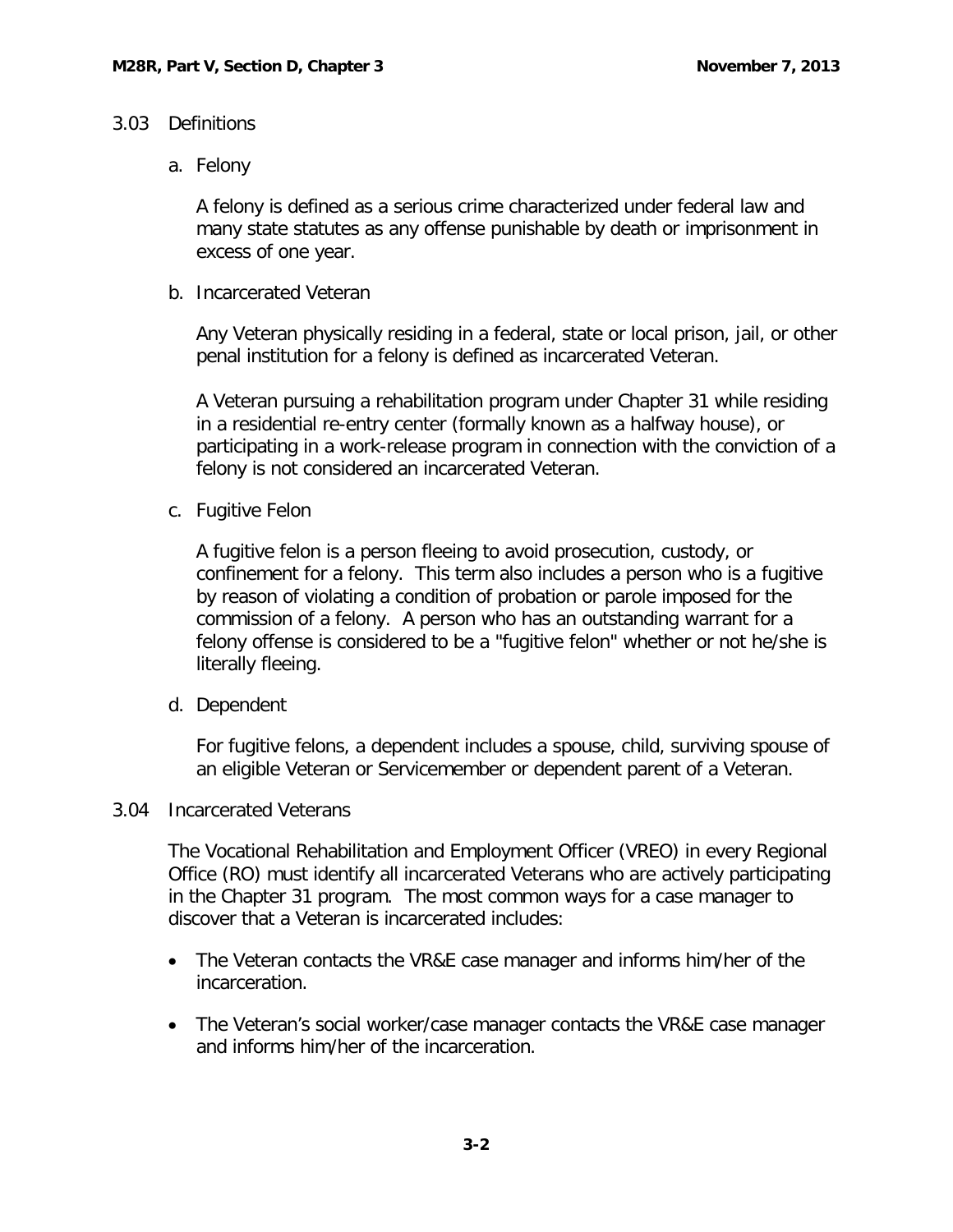- The VR&E case manager discovers the information in Compensation and Pension Records Interchange (CAPRI) notes.
- The Veteran's family member or friend contacts the VR&E case manager and informs him/her of the incarceration.
- A Veterans Service Center (VSC) employee informs the VR&E case manager of the incarceration.
- The VR&E case manager performs an online search and discovers the Veteran is incarcerated.
- <span id="page-3-1"></span><span id="page-3-0"></span>3.05 Services and Assistance for Incarcerated Veterans
	- a. Types of Services and Assistance

Incarcerated Veterans may receive all of the services and assistance needed to succeed in his/her planned vocational rehabilitation program, to include vocational testing and evaluation; payment of tuition, fees, books, supplies; reader service; tutorial assistance; employment services; and any other educational expenses. Services are provided based on the Veteran's unique circumstances and the extent of services provided depends where he/she is currently being held and if he/she can be an active participant.

<span id="page-3-2"></span>b. Paying Tuition and Fees for Incarcerated Veterans

The VR&E case manager must send VAF 21-4193, Notice to Department of Veteran Affairs of Veteran or Beneficiary Incarcerated in Penal Institution, with a cover letter to the penal institution when information is needed to determine the nature of a Veteran's conviction, and amount of tuition and fees that the Veteran is responsible for paying (if an overpayment is applicable). The cover letter should provide the reasons why the information is needed. The VR&E case manager should use VAF 28-1905, Authorization and Certification of Entrance or Reentrance Into Rehabilitation and Certification of Status, or VA ONCE to authorize tuition and fees for the incarcerated Veteran. The VR&E case manager can pay any portion of tuition or fees for an incarcerated Veteran that will not be reimbursed by programs other than VA.

See Appendix O, VA Forms, for information on how to access these forms.

<span id="page-3-3"></span>c. Payment for Supplies and Other Training Expenses

Payments for other training expenses, such as supplies and books, are released only after the authorization for tuition and fees has been prepared.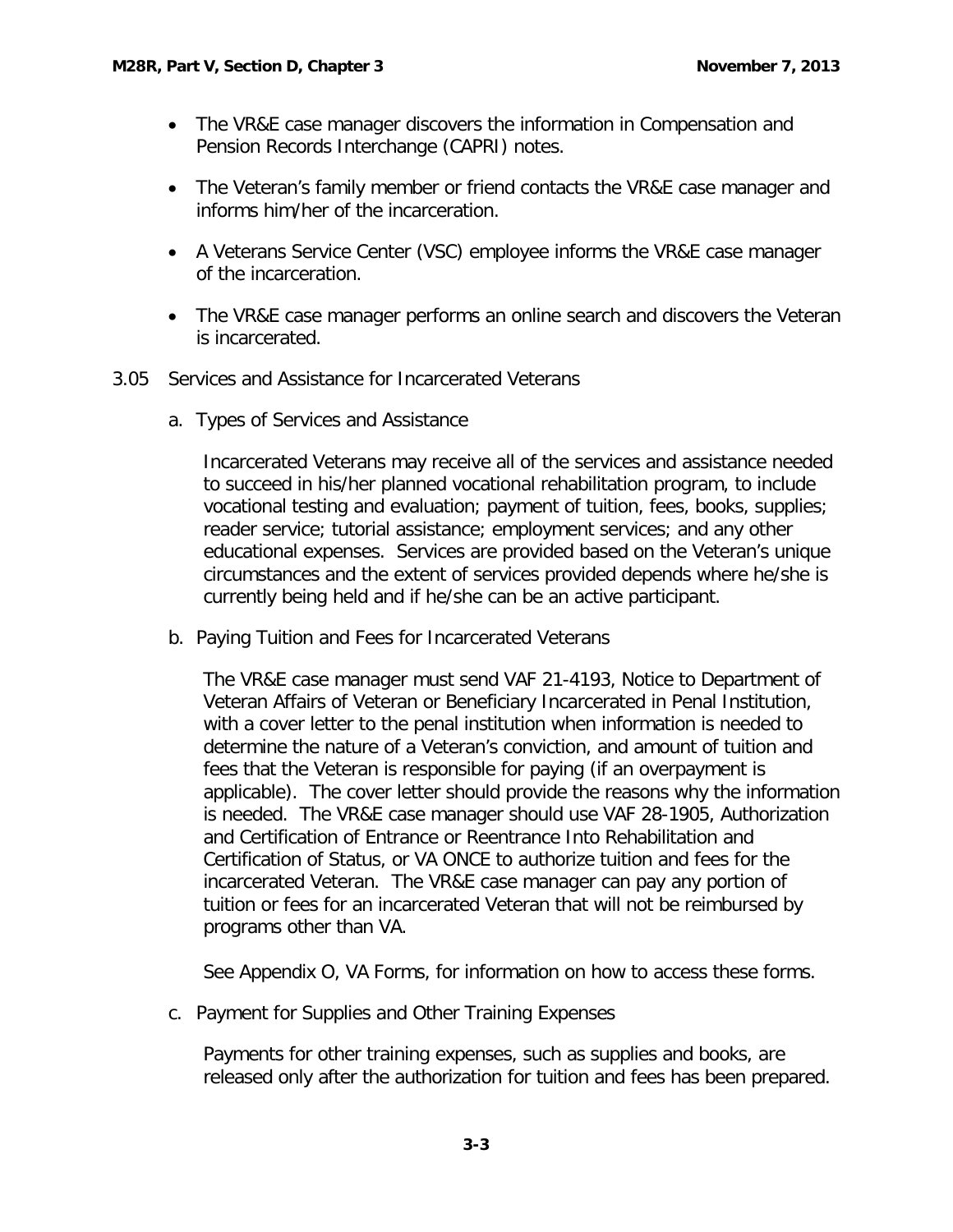<span id="page-4-0"></span>d. Subsistence Allowance

Incarcerated Veterans are not eligible to receive subsistence allowance per 38 U.S.C. 3108(g)(1). If the Veteran has a running subsistence allowance award, the award must be suspended upon incarceration.

<span id="page-4-1"></span>e. Employment Adjustment Allowance (EAA)

Incarcerated Veterans are not eligible to receive EAA. However, EAA is available to aid the Veteran in making a transition from training to employment when residing in a residential re-entry center, or participating in a work-release program.

<span id="page-4-2"></span>3.06 Fugitive Felon Veterans

A Veteran who is eligible for VR&E benefits may not receive benefits for any period during which he/she is a fugitive felon. The VREO or designee will coordinate with VR&E Service and take action necessary to terminate the Veteran's benefits per 38 U.S.C. 5313.

<span id="page-4-3"></span>a. VA Office of the Inspector General (OIG)

The VA Office of the Inspector General (OIG) has primary responsibility for implementation of the Fugitive Felon provisions of section 505 of Pub. L. 107- 103. The OIG identifies VA beneficiaries who may be fugitive felons by matching lists of fugitives from federal and state law enforcement authorities to VA records. When a match is identified, OIG notifies the law enforcement agency and provides that agency with information about the Veteran. The OIG matches these lists using information that identifies the Veteran to include the following:

- Name
- Social Security Number (SSN)
- Date of birth

When the OIG identifies a matched record, the OIG will refer specific information about the Veteran to the law enforcement agency with the pending warrant. The OIG holds any referral to other VA elements for 60 days. This allows the law enforcement agency time to apprehend the beneficiary.

At the end of the 60-day waiting period, OIG refers the case to all VA elements providing benefits to the Veteran. This referral includes VR&E Service if the Veteran has a VR&E record. VR&E Service screens the referral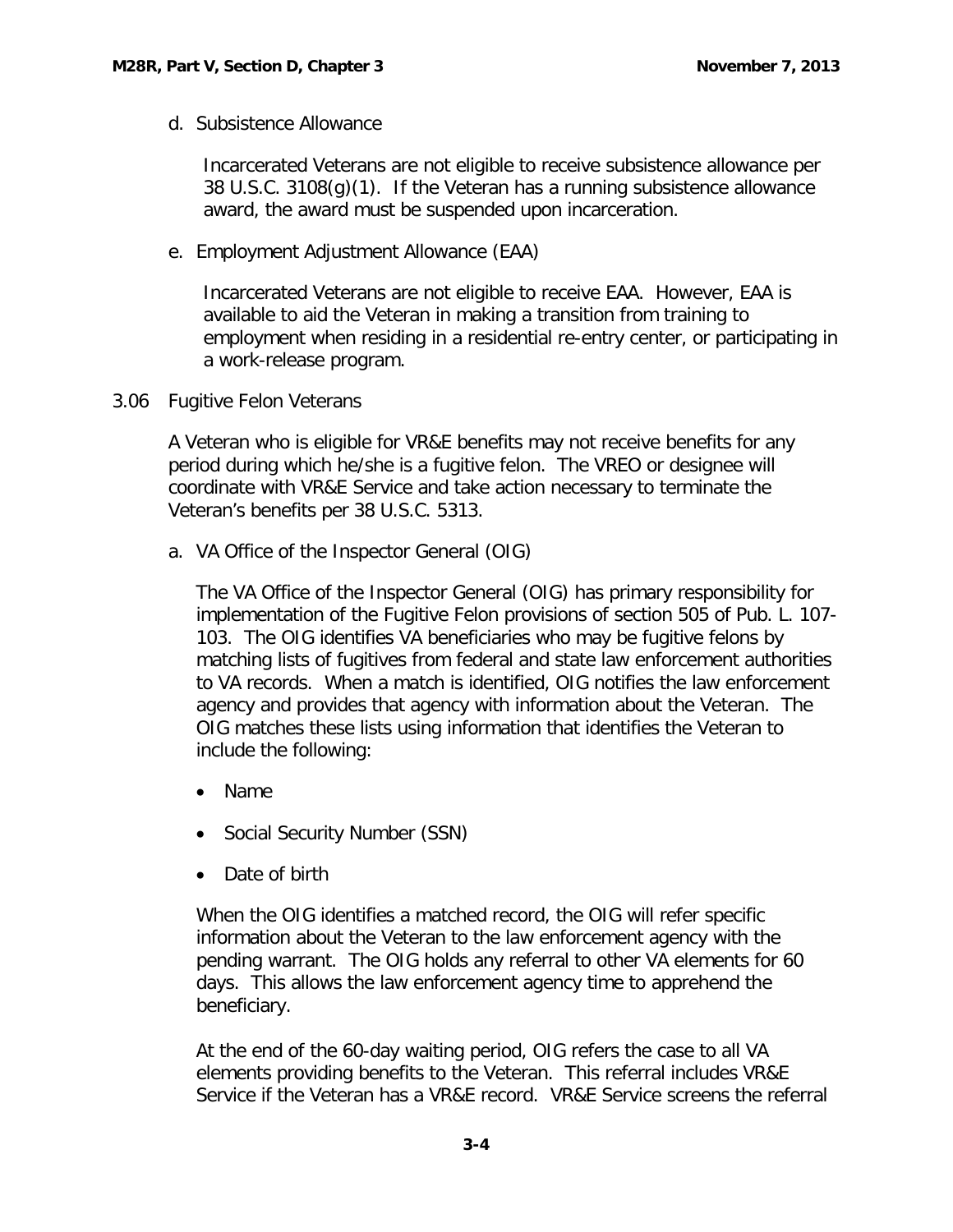before forwarding it to the RO where the Veteran is receiving benefits for possible award adjustment action.

If the Veteran is receiving subsistence allowance during the 60-day waiting period and it is determined after that time that he/she is a fugitive felon, the VRC will send the fugitive felon a stop payment letter, which may cause an overpayment. The fugitive felon may request a waiver by sending a completed and signed VAF 5655, Financial Status Report, and letter justifying the wavier to:

US Department of Veterans Affairs Debt Management Center P.O. Box 11930 St. Paul, MN 55111

OIG makes one referral for each warrant for every Veteran that potentially needs benefits adjusted under this provision of law. Beneficiaries of fugitive felons may not receive any benefits while the Veteran is in a fugitive felon status.

<span id="page-5-0"></span>b. Regional Office Actions

Upon receiving a referral from VR&E Service and before discontinuing benefits to a Veteran identified as a fugitive felon, a RO employee must verify the information in the Benefits Delivery Network (BDN), as well as Share.

1. BDN Verification

To verify in BDN, the RO employee must compare the individual's complete name, SSN, and date of birth on the Beneficiary Inquiry (BINQ) screen.

2. Share Verification

To verify information in Share, the RO employee must complete the following steps:

- Corporate Inquires, then
- PreConvsn Master Rcd, then
- Monthly Income & Misc M15 screen, then
- Incarceration Ind (indicates whether the Veteran is incarcerated)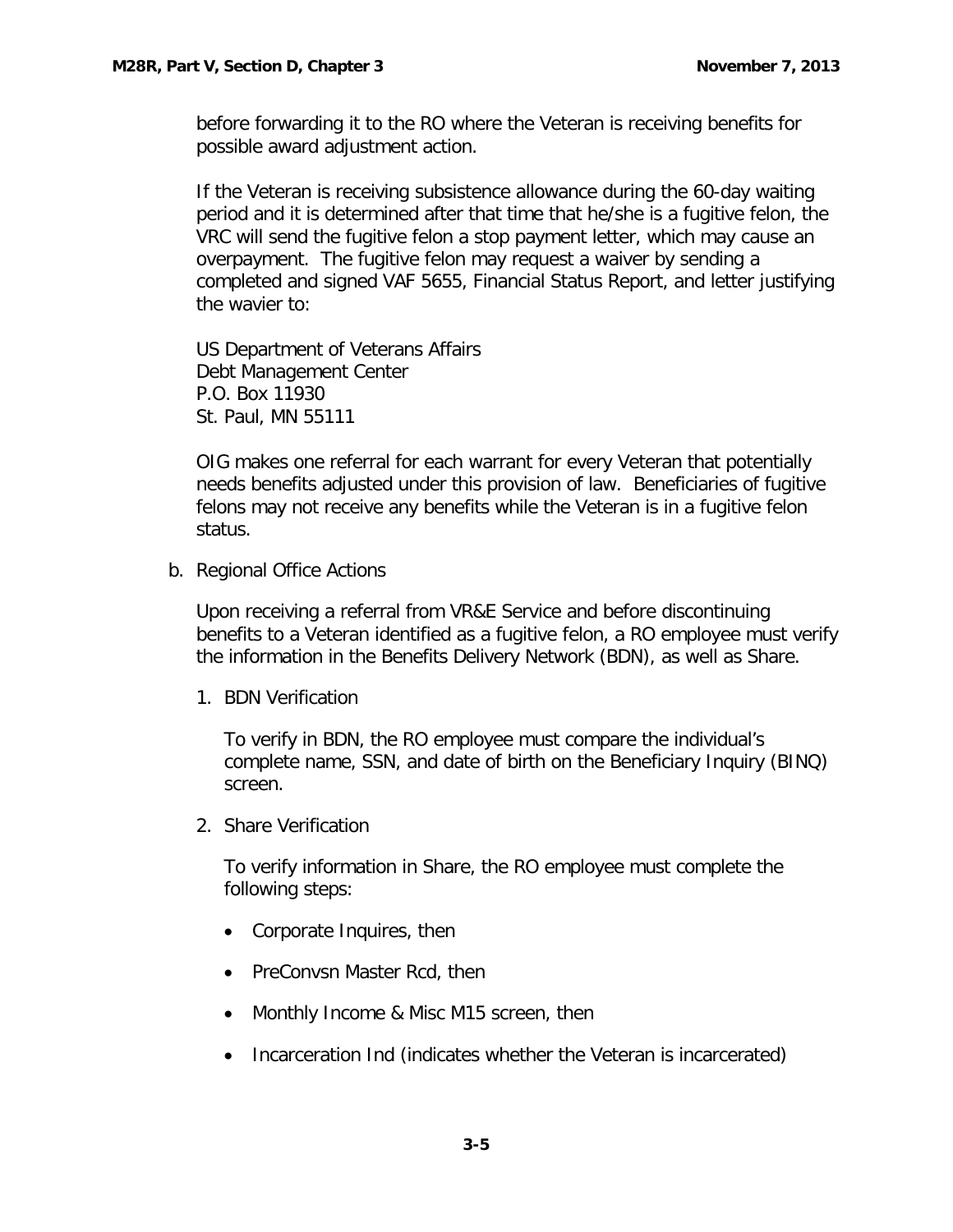## 3. Required Actions

If the information on the OIG referral matches the BDN information, then the RO employee can assume the OIG referral is correct and correctly identifies the proper individual, and determine the period the fugitive felon is not entitled to VR&E benefits.

If the information on the OIG referral matches only some of the BDN information, then the RO employee must send an email with detailed information on all discrepancies to VR&E Service corporate mailbox.

The VREO serves as the RO primary Point of Contact (POC) for handling referrals. The VREO should select an alternate POC in his/her absence. The POC and alternate POC must have sensitive access levels at level 7 for BDN and Corporate WINRS (CWINRS).

The RO having jurisdiction over the Veteran's Chapter 31 records as shown in Beneficiary Identification and Record Locator Subsystem (BIRLS) processes the cases referred by the OIG. If the Veteran's record has been transferred to a different RO, the referral must be transferred to that RO.

When the RO receives a referral, the POC determines if VR&E benefits need to be adjusted. If a Veteran's VR&E benefits do not need to be adjusted (no benefits paid during the period the warrant was outstanding, with no entitlement remaining, or delimiting date in the past), the POC does not give the Veteran due process per see 38 CFR 3.103.

If a Veteran's benefits do not have to be adjusted (no VR&E benefits paid during the period the warrant was outstanding), but he/she is eligible for VR&E benefits in the future, the POC should advise the Veteran that he/she is entitled to future benefits.

If a Veteran's VR&E benefits need to be adjusted (VR&E benefits paid during the period the warrant was outstanding), the POC must first provide him/her with due process. Sample letters are located in Appendix AK, Fugitive Felon Sample Letters.

After the due process time limit, the POC must adjust the Veteran's VR&E benefits. After adjusting the Veteran's VR&E benefits, the POC must notify the OIG of the action taken on the referral.

This provision of law pertains to all aspects of VA benefits. These benefits include Compensation, Pension, Loan Guaranty, VR&E, Insurance, Education, hospitalization and other associated medical assistance. The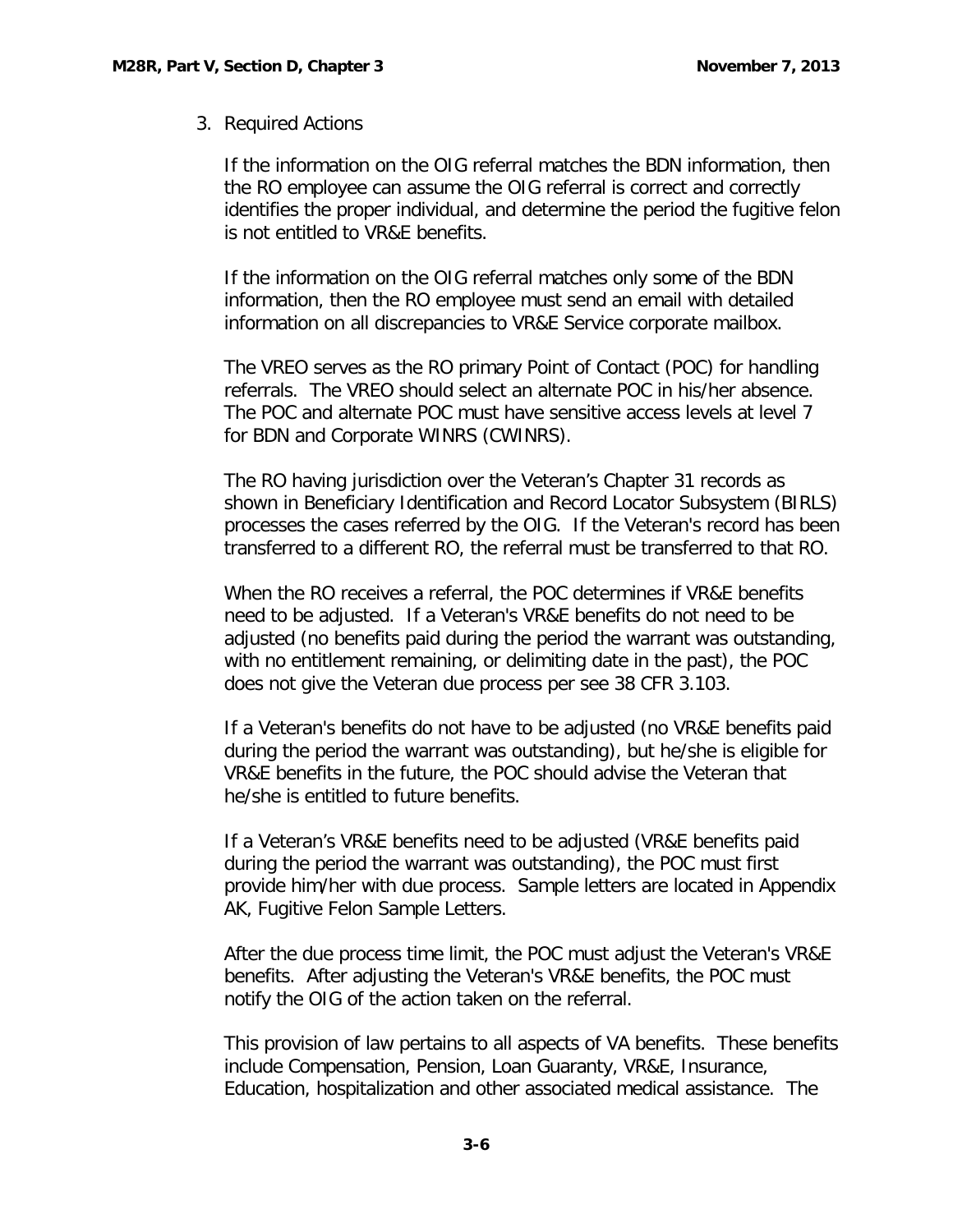POCs must, when appropriate, coordinate with OIG to obtain information or evidence to resolve the referrals.

- <span id="page-7-0"></span>c. Benefits Delivery Network Records
	- 1. Accessing BDN Records

The POC must take the following actions to access the BDN records of each individual identified on the OIG referral worksheet:

- Process a BINQ to ensure that the person the OIG has identified is the same person as in the BDN database.
- For Veterans and transfer cases, review the BIRLS Veteran Identification, Location (LOC), and Miscellaneous (MSC) screens.
- Process a MINQ (Master Record Inquiry) M32 for the Chapter 31 database.
- 2. Capture of BDN Screens

The POC must review appropriate screens so that the Veteran's information can be compared with the information in the OIG referral. If the screens reflect that the Veteran's information is the same as in the OIG referral, the POC does not have to print or capture those screens. If the screens reflect that the Veteran's information is not the same as in the OIG referral, the POC should capture those screens and forward them to his/her area liaison in VR&E Service. The VR&E Service liaison will compare them to the OIG's referral worksheet to determine if the person referred is a Veteran currently participating in the Chapter 31 program and whether or not that Veteran has been incarcerated.

If these screens are not captured, the POC should make a note in CWINRS that he/she reviewed the screens, stating the specific screens reviewed, and that no action is required.

The POC must review appropriate BDN screens to determine if the Veteran had received benefits during the period in question. If the Veteran had received benefits, and his/her award must be adjusted, capture the screens reviewed.

3. Review of BDN Records

The POC must review the BDN records of each individual identified on the OIG referral worksheet by taking the following actions: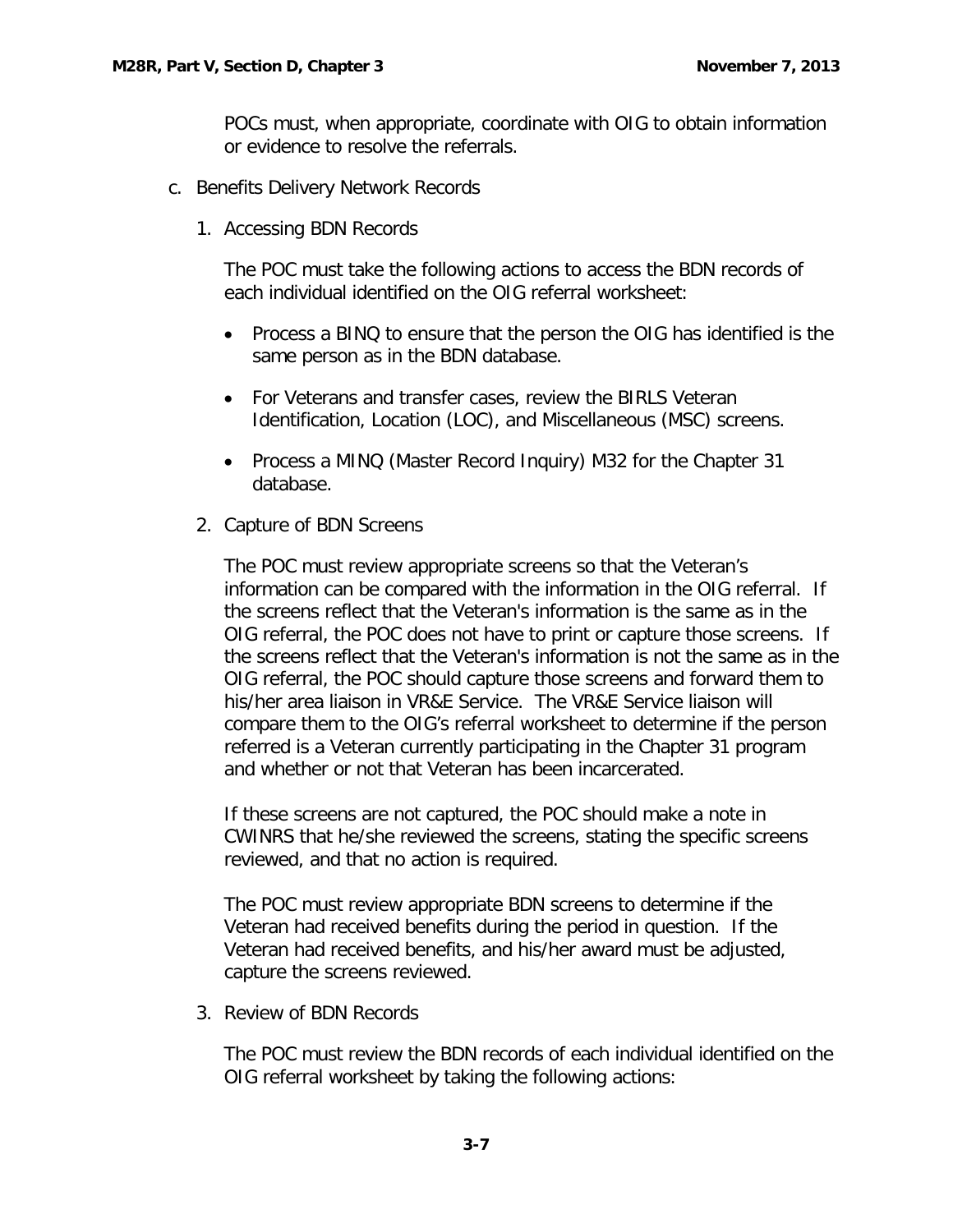- In cases where all BDN information matches the OIG information, assume the OIG referral is correct and correctly identifies the proper individual.
- In cases where most of the BDN information matches the OIG information, also assume the OIG referral is correct and correctly identifies the proper individual.
- In cases where some of the BDN information does not match the OIG information, do not automatically assume the referral information is correct and correctly identifies the proper individual. The POC will send an email with detailed information on all discrepancies to the VR&E Service liaison. VR&E Service will coordinate with the OIG to resolve the discrepancies before continuing the case.

POCs can encounter cases where identity theft is present. If there is some indication showing that the Veteran's identity has been compromised, contact the OIG. If the OIG determines that the Veteran is a victim of identity theft or fraud, the OIG will notify the POC to disregard that referral. If the POC had already sent the beneficiary the appropriate due process letter, send the person a letter notifying him/her to disregard the letter and notate in CWINRS. The POC needs to inform the Veteran of the notification from OIG that he/she is a victim of identity theft or fraud and to contact his/her banking institution(s) to ensure proper steps are taken to protect him/her from further impact.

<span id="page-8-0"></span>d. OIG Referrals

Initially, the OIG refers cases to VR&E Service, and VR&E Service reviews the OIG referral and forwards it to the RO for action. The OIG refers cases using a referral worksheet. This referral worksheet is designated OIG Form FFP-3, Investigative Summary.

One individual can have several outstanding felony warrants. When reviewing OIG information, pay particular attention to the warrant number, date, and referring agency. POCs should only consider the specific warrant on the OIG referral. If other warrants are appropriate, OIG will make a separate referral for each appropriate warrant.

<span id="page-8-1"></span>e. Completion of OIG Form FFP-3, Investigative Summary

As part of the initial OIG referral, OIG submits OIG Form FFP-3 to VR&E Service, and VR&E Service forwards the form to the VR&E Division. FFP-3 consists of three sections.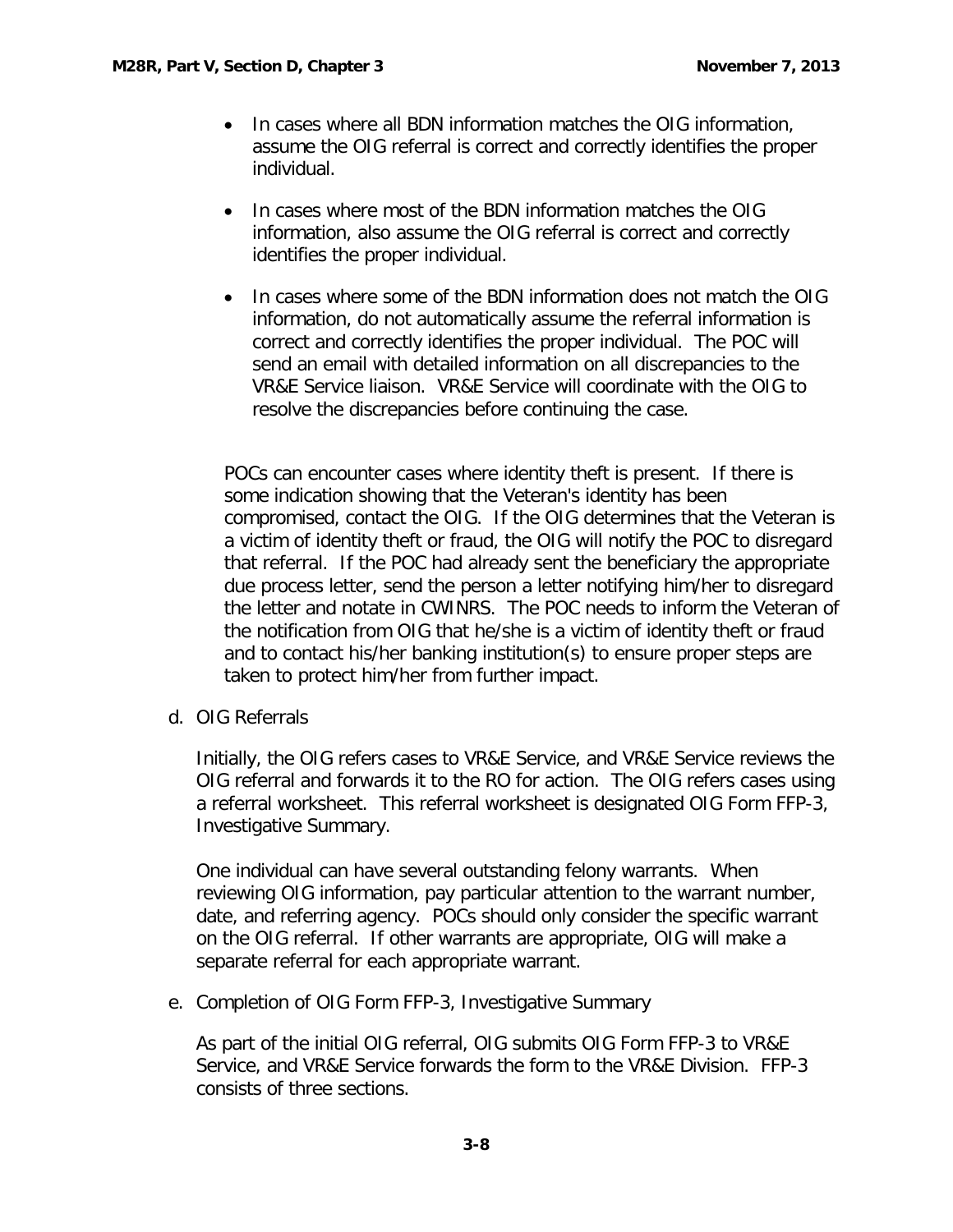$\overline{\phantom{a}}$ 

| <b>Warrant Information</b>  | Content                                 |
|-----------------------------|-----------------------------------------|
| <b>Warrant Date</b>         | The date of the outstanding warrant(s). |
| <b>Warrant Number</b>       | The reference number(s) assigned by the |
|                             | law enforcement agency for the          |
|                             | outstanding warrant(s).                 |
| Warrant Agency              | The name, address, and telephone        |
| Information                 | number of the law enforcement           |
|                             | agency(ies).                            |
| Offense                     | The felony for which the warrant was    |
|                             | issued by the law enforcement agency.   |
| <b>Fugitive Information</b> | The following information on the        |
|                             | individual named on the warrant:        |
|                             | • First name                            |
|                             | • Middle initial, when applicable       |
|                             | • Last name                             |
|                             | • Gender                                |
|                             | $\bullet$ SSN                           |
|                             | • Date of birth                         |

1. Top one third contains the following information:

2. Middle one third contains the following information:

| <b>Investigative OIG Summary</b><br>Information | Content                                                                                                                     |
|-------------------------------------------------|-----------------------------------------------------------------------------------------------------------------------------|
| <b>Arrest Information</b>                       | The date that the fugitive felon was<br>apprehended, and the name of the<br>facility or custodian of the fugitive<br>felon. |
| <b>Warrant Validation</b><br>Information        | Indicates whether or not the warrant<br>is still valid.                                                                     |
| <b>Extradition Information</b>                  | Indicates whether or not the fugitive<br>felon will be extradited.                                                          |

3. Bottom one third contains the following information:

| VA Identification Information | Content                             |
|-------------------------------|-------------------------------------|
| Source Information            | This section contains the source of |
|                               | the VA records used to retrieve     |
|                               | matching information. These         |
|                               | include, but are not limited to BDN |
|                               | and VA medical center records.      |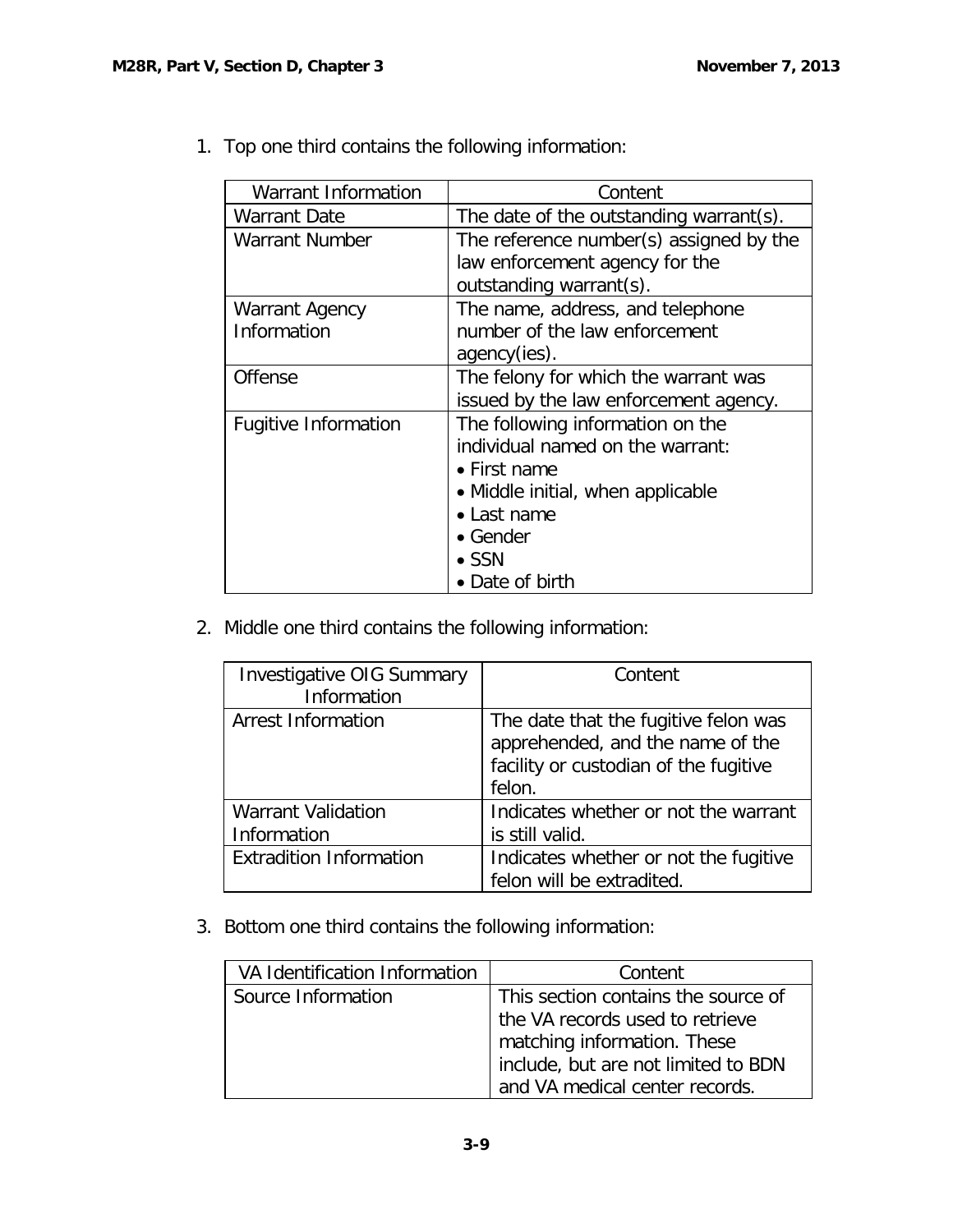| <b>Address Information</b> | The mailing address of the fugitive<br>felon. |
|----------------------------|-----------------------------------------------|
| VA Contact Information     | The VR&E Service corporate<br>mailbox.        |

The law enforcement agency with jurisdiction over the warrant can choose to whether or not to extradite the Veteran. To determine whether the law enforcement agency will or will not extradite the fugitive felon, the POC must have the Veteran contact the law enforcement agency using the information found on the top part of the FFP-3, and have if the agency will extradite from a local jurisdiction.

If the law enforcement agency having jurisdiction over the warrant is willing to pay for the extradition, then the fugitive felon can surrender to local officials. If the agency is not willing to pay for extradition, then the fugitive felon must return at his/her expense and surrender to the agency in order to clear the warrant.

<span id="page-10-0"></span>f. Fugitive Felons Not Eligible for Vocational Rehabilitation Benefits

The POC must review the Veteran's vocational rehabilitation records and employment records and determine if he/she received VR&E benefits during the period in question. The period in which the Veteran was a fugitive felon begins on the latest of the two dates:

- The date of the warrant. This date is shown on OIG FFP-3.
- The date of the law, December 27, 2001.

The Veteran is no longer considered a fugitive felon effective the date the warrant is cleared. The date the warrant is cleared is usually the date the person is arrested. However, the date the warrant is cleared can also be the date that the warrant is administratively cleared, meaning cleared without the person being arrested. This date is known as the "Warrant Invalid Date." If the warrant is cleared, the OIG FFP-3 worksheet should show an entry in "Arrest Date" or "Warrant Invalid Date". This date does not have to be on the OIG form. Some warrants are never cleared. If the date is on this form, the person may continue to receive benefits from that date forward. If this date is not on the form, and there is no ending date, the fugitive felon is not eligible for VR&E benefits as of the date of the law, December 27, 2001.

When there is no ending date on the OIG form, the OIG will notify the POC if the Veteran is arrested at a later time or the warrant is administratively cleared at a later time. This OIG notification will include the date of arrest or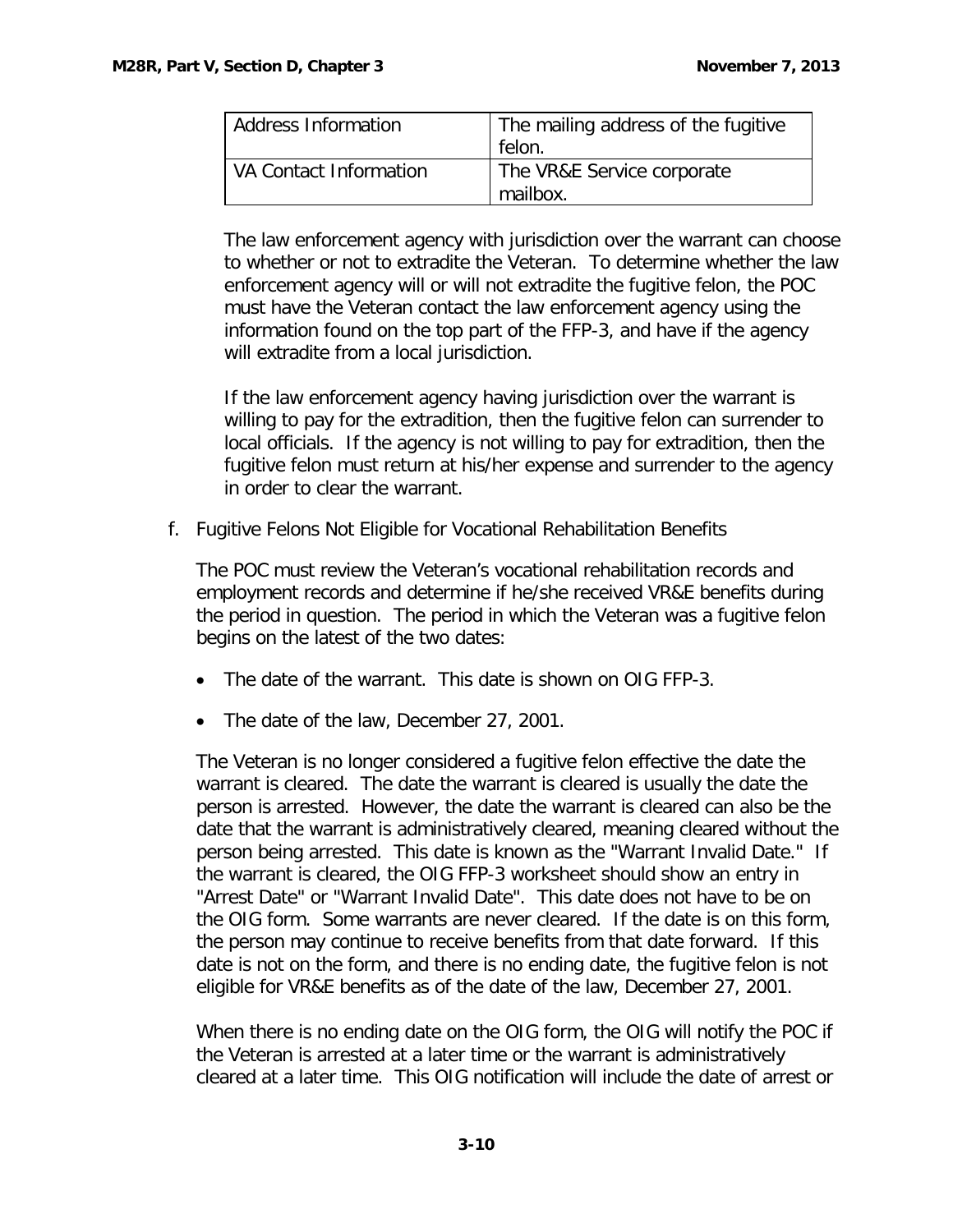clearance. The VREO will accept notification and restore vocational rehabilitation and employment benefits, if payable, from that date.

<span id="page-11-0"></span>g. Identification of Vocational Rehabilitation and Employment Benefits

The POC must review the Veteran's VR&E records and then determine if any benefits were received during the period when the warrant was outstanding.

If the Veteran has not received VR&E benefits during this period, but had received them before it, and could receive them afterwards (has remaining entitlement and a future delimiting date), take the following actions:

- Prepare a note in CWINRS to show that the Veteran is not eligible for VR&E benefits due to the fugitive felon provision of Pub. L. 107-103. Enter the effective date from which the beneficiary is not eligible for VR&E benefits.
- Send the Veteran a letter notifying him/her that he/she will not be eligible for future vocational rehabilitation benefits until the warrant is cleared (see Appendix AK, Fugitive Felon Sample Letters).

If the Veteran has not received VR&E benefits during the period of ineligibility and could not receive them afterwards (has no remaining entitlement and a past delimiting date), annotate his/her records, but do not take any additional actions.

If the Veteran has received VR&E benefits during the period of ineligibility, take the actions shown in subsequent paragraphs.

- <span id="page-11-1"></span>h. Due Process
	- 1. Due Process Required Before Award Adjustment

Each individual identified on the referral worksheet and subsequently determined by the POC to not be eligible for VR&E benefits because of the fugitive felon provision of Pub. L. 107-103 must receive appropriate due process before the POC adjusts his/her benefits. Due process must include the proposed decision to stop vocational rehabilitation benefits, the reasons for the action, the right to a hearing, and the right of representation. Do not discontinue any Chapter 31 benefits for 60 days as required by due process guidelines.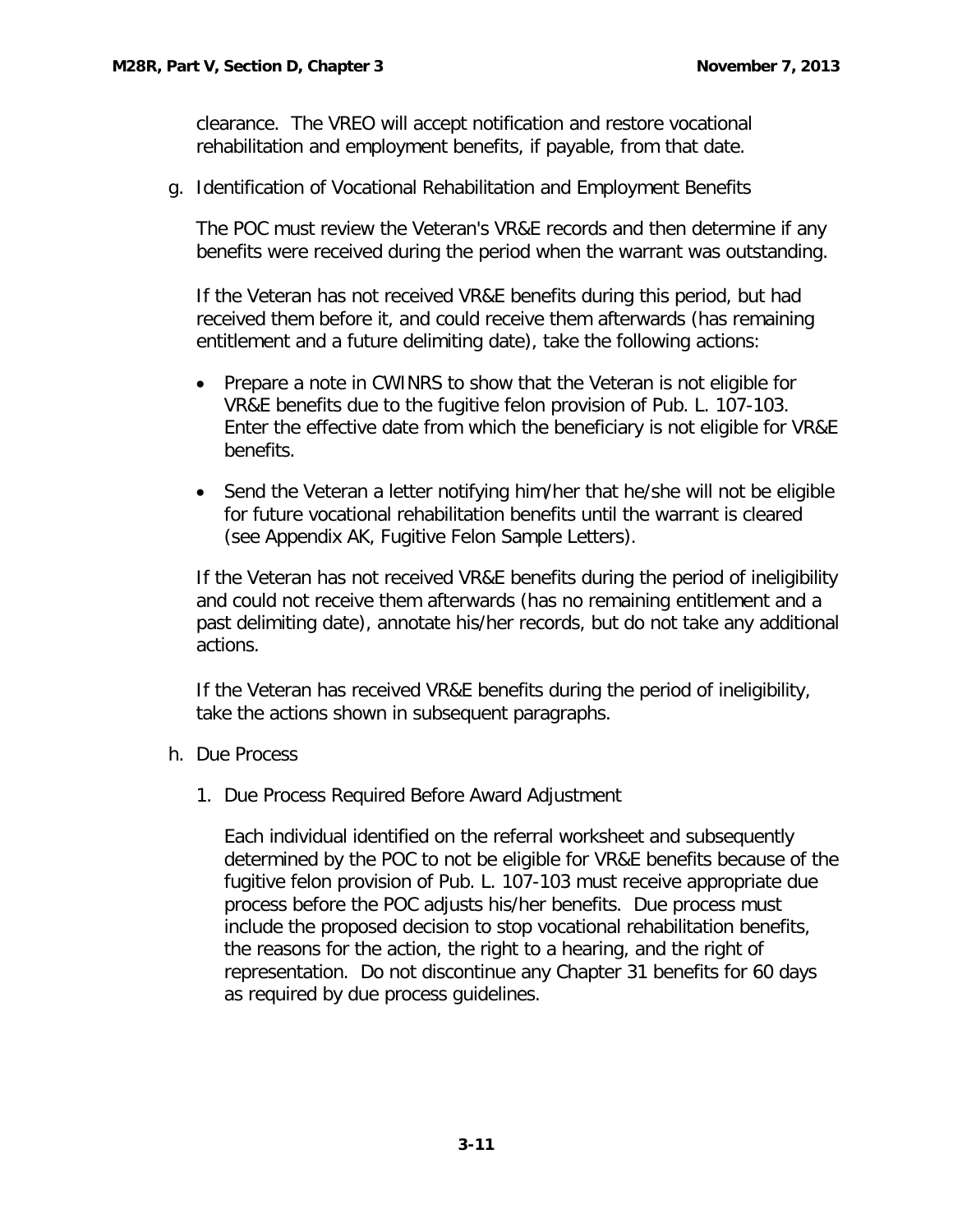2. Information from Veteran Received Within 60-Day Limit Before Award Adjustment

In general, a Veteran has to submit evidence showing that he/she is no longer in fugitive status. This evidence must originate with an official source at some level of government. The POC cannot accept uncorroborated statements by the Veteran, a family member or a private attorney. If there are questions about whether the Veteran remains in fugitive status, the POC must contact the law enforcement agency that appears on the referral worksheet. The Veteran may submit the following evidence:

• Official Documentation

Official documentation is usually either a court document or a letter on official stationery from a law enforcement agency. The POC can accept this official documentation as primary evidence showing that the individual is no longer in fugitive felon status.

• Unofficial Documentation

A Veteran can submit the contact information for an official who can verify that the Veteran is no longer in fugitive felon status. These are usually law enforcement or law related officials, such as a parole officer, who can verify the status of the individual.

The POC must verify all unofficial documentation by contacting the law enforcement agency listed on the referral. Explain what information has been received, referring to the specific warrant shown in the OIG referral worksheet. If the law enforcement agency confirms that the individual is no longer in fugitive felon status, document this information in a CWINRS note or VAF 119, Report of Contact. See Appendix O, VA Forms, for information on how to access this VAF.

If the POC is not able to contact the official, he/she must prepare a letter advising the Veteran of this fact and stating that benefits cannot be resumed until proof is received showing that he/she is no longer in fugitive felon status. If the POC contacts the official, but the official is unwilling to release the information, the POC can get assistance from the VA OIG Field Office that handles the state for the Veteran's mailing address.

If the Veteran states that he/she has already submitted this information or evidence as part of a different benefit under this provision of law, such as compensation and/or healthcare benefits,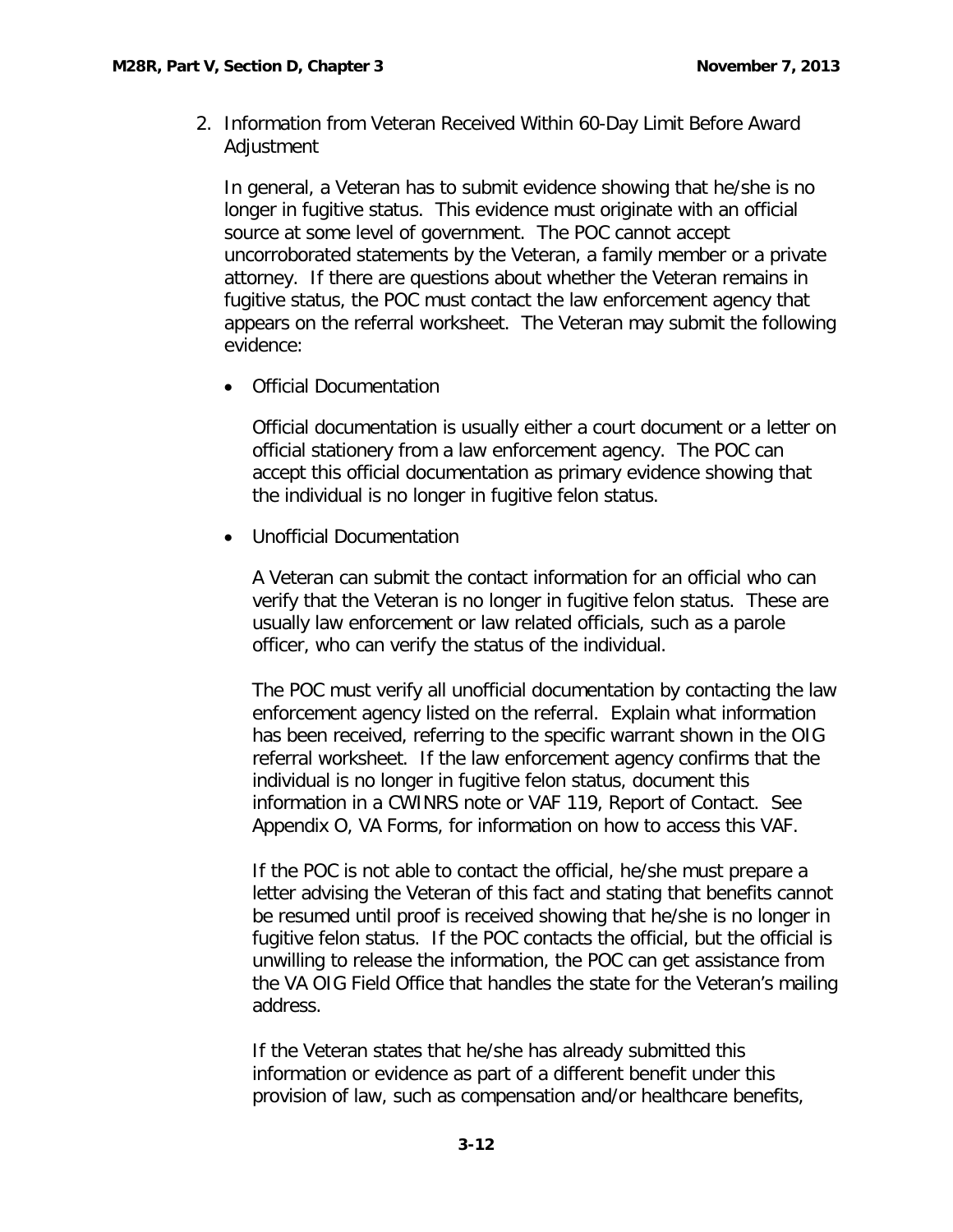then the POC must send these details via email to VR&E Service. VR&E Service will obtain OIG guidance for these cases. If the OIG has information that the person has been arrested or the warrant has been cleared, the OIG will notify the POC of this information.

<span id="page-13-0"></span>i. Award Adjustment Actions and Termination of Benefits

After 60 days, the POC must adjust the Veteran's award if he/she received Chapter 31 subsistence allowance during the period the warrant was outstanding. The POC must defer adjustment action if the Veteran has requested a hearing.

The POC must terminate a Veteran's subsistence allowance while the Veteran is in fugitive felon status and send the Veteran a letter notifying him/her that benefits have been terminated (see Appendix AK, Fugitive Felon Sample Letters). The earliest date that subsistence allowance can be terminated is December 27, 2001, the effective date of the law.

POCs can reinstate a beneficiary's vocational rehabilitation benefits effective the date that he/she is arrested or is no longer in a fugitive status. If the date that the identified felon is no longer in a fugitive status is not available from an official source, POCs should terminate benefits and cite the termination reason per 38 U.SC. 5313.

There is no provision for extending a Veteran's VR&E benefits by the length of time that he/she was not eligible to receive them under the fugitive felon provision of Pub. L. 107-103.

<span id="page-13-1"></span>j. Completion of OIG Form FFP-4, Feedback Form

As part of the initial OIG referral, OIG submits OIG Form FFP-4, Feedback Form, to VR&E Service. VR&E Service forwards the form to the VR&E Division. FFP-4 consists of two pages. The first page contains the same identification information as form FFP-3. POCs do not have to complete any information on page 1 or the top half of page 2. The bottom half of page 2 contains the blocks the POC must complete:

| FFP-4 Block         | Action                                                                                                                                          |
|---------------------|-------------------------------------------------------------------------------------------------------------------------------------------------|
| Heading             |                                                                                                                                                 |
| <b>Action Taken</b> | • If VR&E benefits have been terminated, place an<br>"X" in the Benefit Terminated block.<br>• If an overpayment has been created, place an "X" |
|                     | in the Will Attempt to Recover block.<br>• If no action is necessary under the provision of PL<br>107-103, place an "X" in the No Action block. |